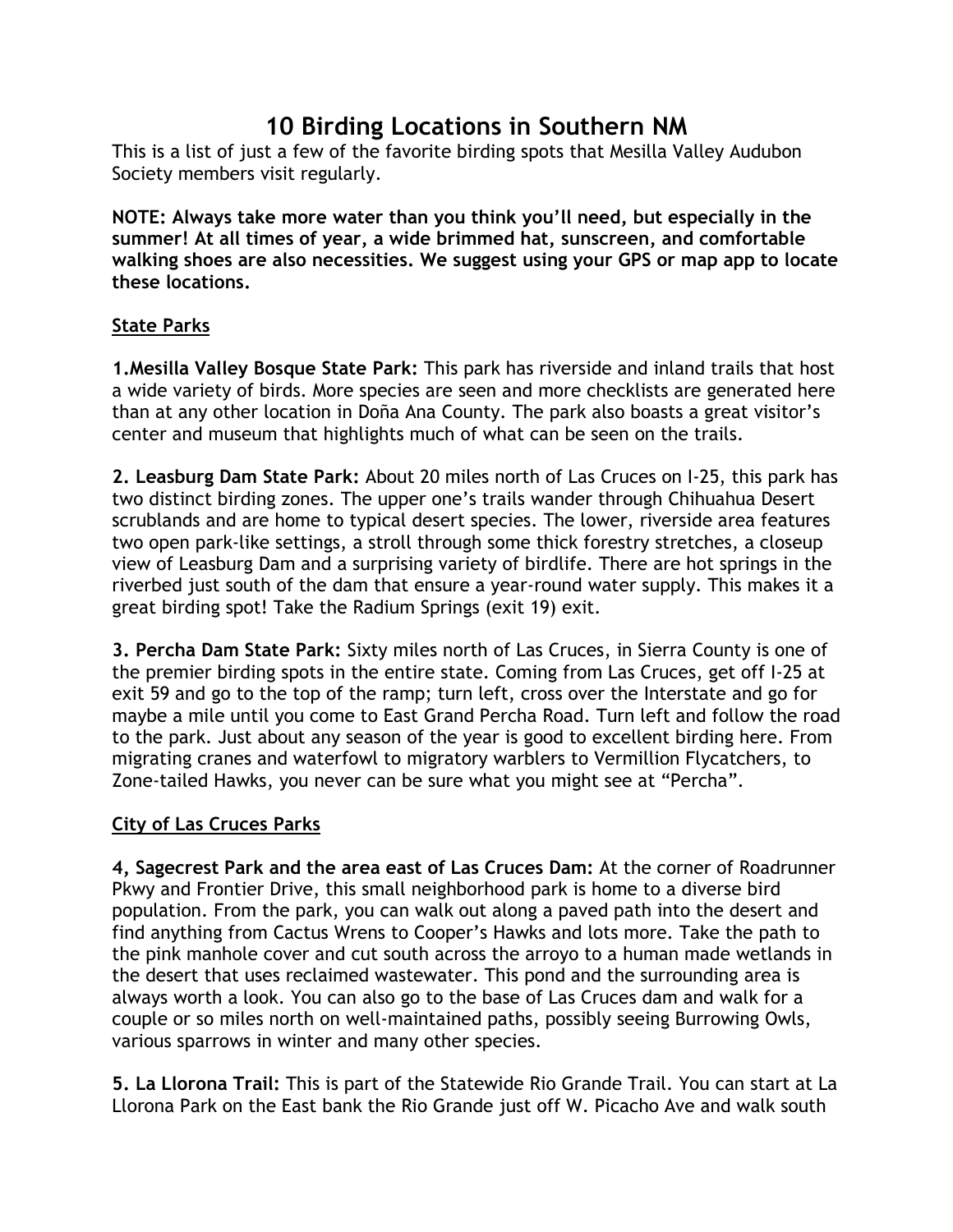for about 5 miles to the Calle del Norte bridge in Mesilla or start there and walk north. The trail is paved and provides views of the Rio and floodplain beside it. In the winter, Ferruginous Hawks can often be seen in the area both north and south of La Llorona Park.

**6. Tellbrook Park:** This hidden gem of a park is at 4290 E. Winchester Rd in Las Cruces. A paved walking trail loops around some lawn, some tall trees, and some undergrowth, all with views of the desert. A longer spur runs out into the desert. There is also a ravine with some dense vegetation and usually an abundance of birds. Some of the species seen here include Gambel's Quail, Northern Harrier, Northern Flicker, American Kestrel, Cactus Wren, Pyrrhuloxia, Black-tailed Gnatcatcher, Say's Phoebe, Curve-billed and Crissal Thrashers, to list just a few.

## **Southwest Environmental Center**

**7. La Mancha Wetlands:** This often missed birding spot is about a mile north of the east side of the Calle del Norte bridge in Mesilla. After crossing then bridge, instead of turning left at the entrance to Mesilla Valley Bosque State Park (see above), turn right and drive along the top of the levee for roughly one mile. You will see an area of cattails, a small pond and several bat houses on your left. This is La Mancha Wetlands. There's a ramp down off the levee to an area where you can park. After parking, climb back up the ramp, cross the road, and slightly to your left is a vehicle track; follow it down the hill, and around to the right. From here, you can see the bat houses; head towards them. The entire loop is about half a mile. Great Blue Heron, American Coot, Chihuahua Raven, Ladder-backed Woodpeckers, American Kestrel, Marsh Wren, Say's Phoebe are some of the year-round birds here. In the winter, White-crowned, Lincoln's, Song, and other Sparrows, plus numerous duck species are likely. In spring and summer, large numbers of Blue Grosbeaks are often seen.

## **NMSU Campus**

**8. New Mexico State University's** bird friendly campus has two ponds, trees, grass, and cattle feed lots which attract a varied spectrum of avian life. From nesting Swainson's Hawks and hordes of Yellow-headed Blackbirds in the summer to winter wanderers on the golf course during the Christmas Bird Count, to Burrowing Owls by Aggie Stadium, the campus is rich in birding opportunities.

## **Organ Mountains-Desert Peaks National Monument**

**9. Dripping Springs Natural Area:** Look for White-throated Swifts and Rufous, Blackchinned, and sometimes Anna's Hummingbirds here in the summer. At all times of year, when the thermals are good, you might see raptors, and if you are lucky a Golden eagle or two. Several trails climb up into the Organ Mountains where you could well see Canyon and Green-tailed Towhees, plus several species of Sparrows in the winter. Dripping Springs is worth it just for the spectacular views out over the valley.